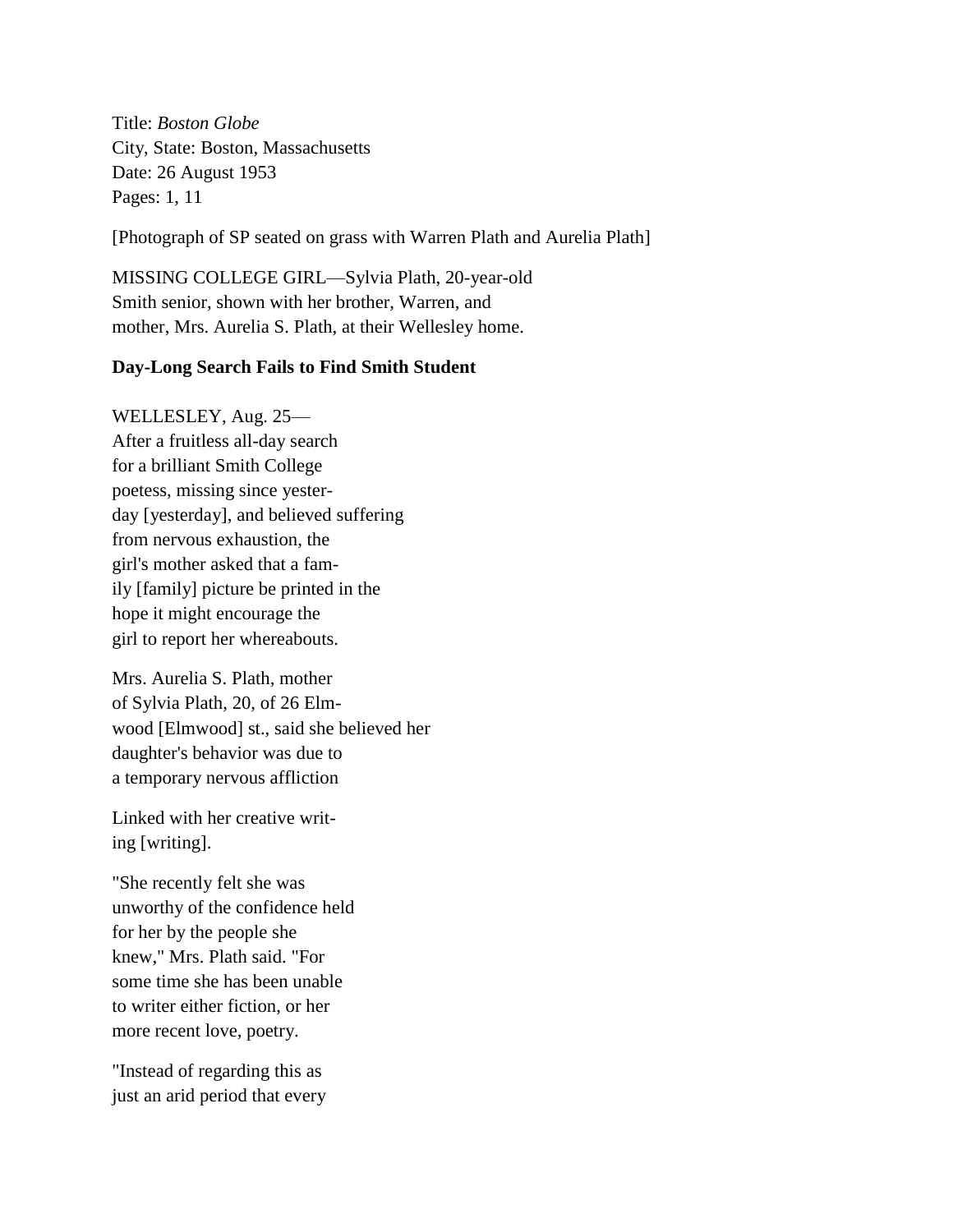writer faces at times she believed [believed] something had happened [happened] to her mind, that it was unable to produce creatively any more."

## **STUDENT Page 11**

## **STUDENT**

## **Continued from the First Page**

"Although her doctor assured [assured] us this was simply due to nervous exhaustion, Sylvia was constantly seeking for ways in which to blame herself for the failure, and became increasingly [increasingly] despondent."

The beautiful girl left her home at 2 yesterday afternoon wearing only a Summer skirt and blouse and taking a purse containing a bottle of 50 sleeping tablets.

She left a note to her mother saying she went for "a long hike" and would be back tomorrow.

Warren Plath, 18, Sylvia's brother, recorded on a map of the Wellesley area tonight the grounds searched by Wellesley police, State Police, Scouts, neighbors and volunteers.

In the search around Waban Lake and woods nearest the home, bloodhounds were unable to pick up a scent, due to yesterday's rain, and searchers found no clews.